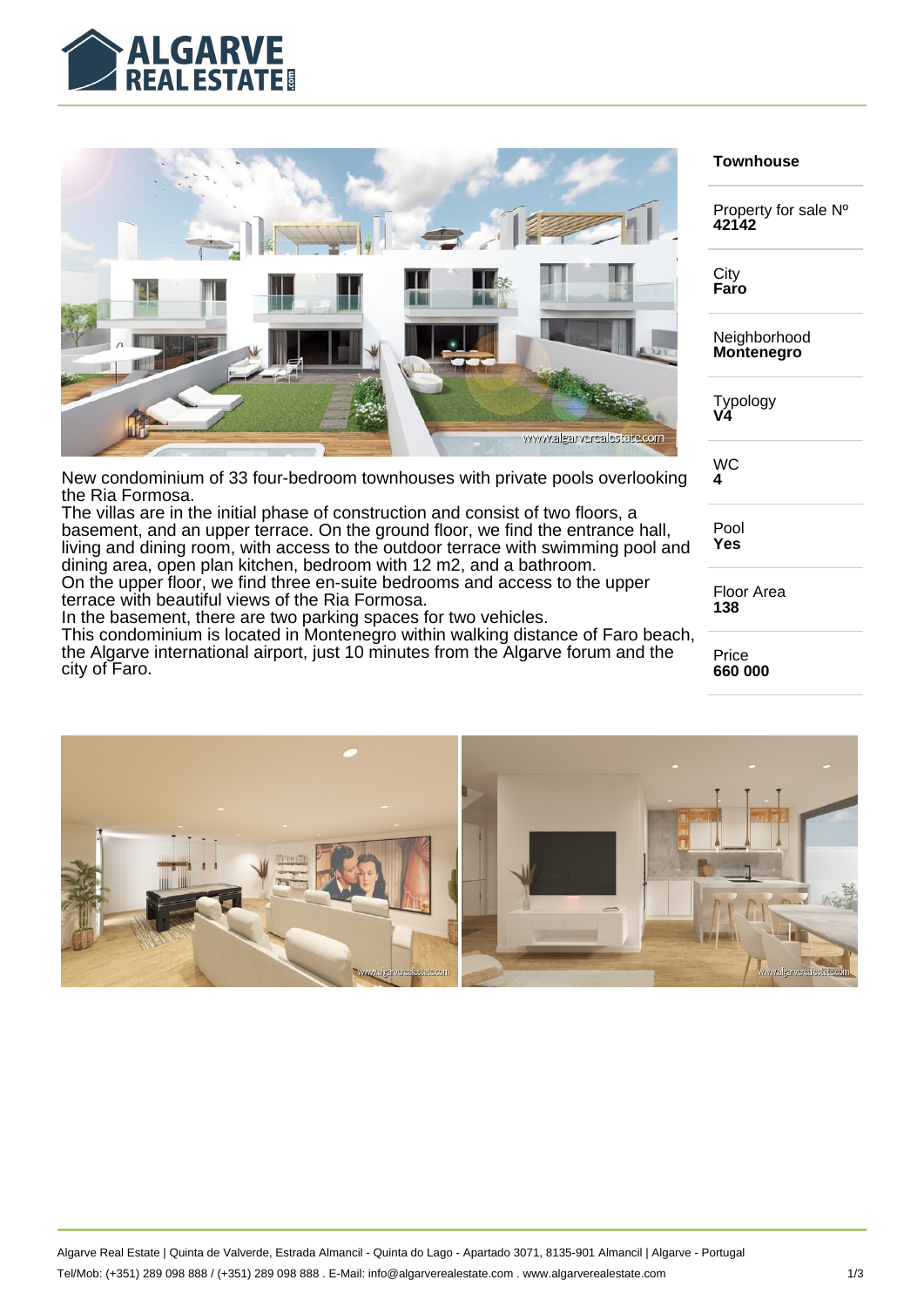



Algarve Real Estate | Quinta de Valverde, Estrada Almancil - Quinta do Lago - Apartado 3071, 8135-901 Almancil | Algarve - Portugal Tel/Mob: (+351) 289 098 888 / (+351) 289 098 888 . E-Mail: info@algarverealestate.com . www.algarverealestate.com 2/3